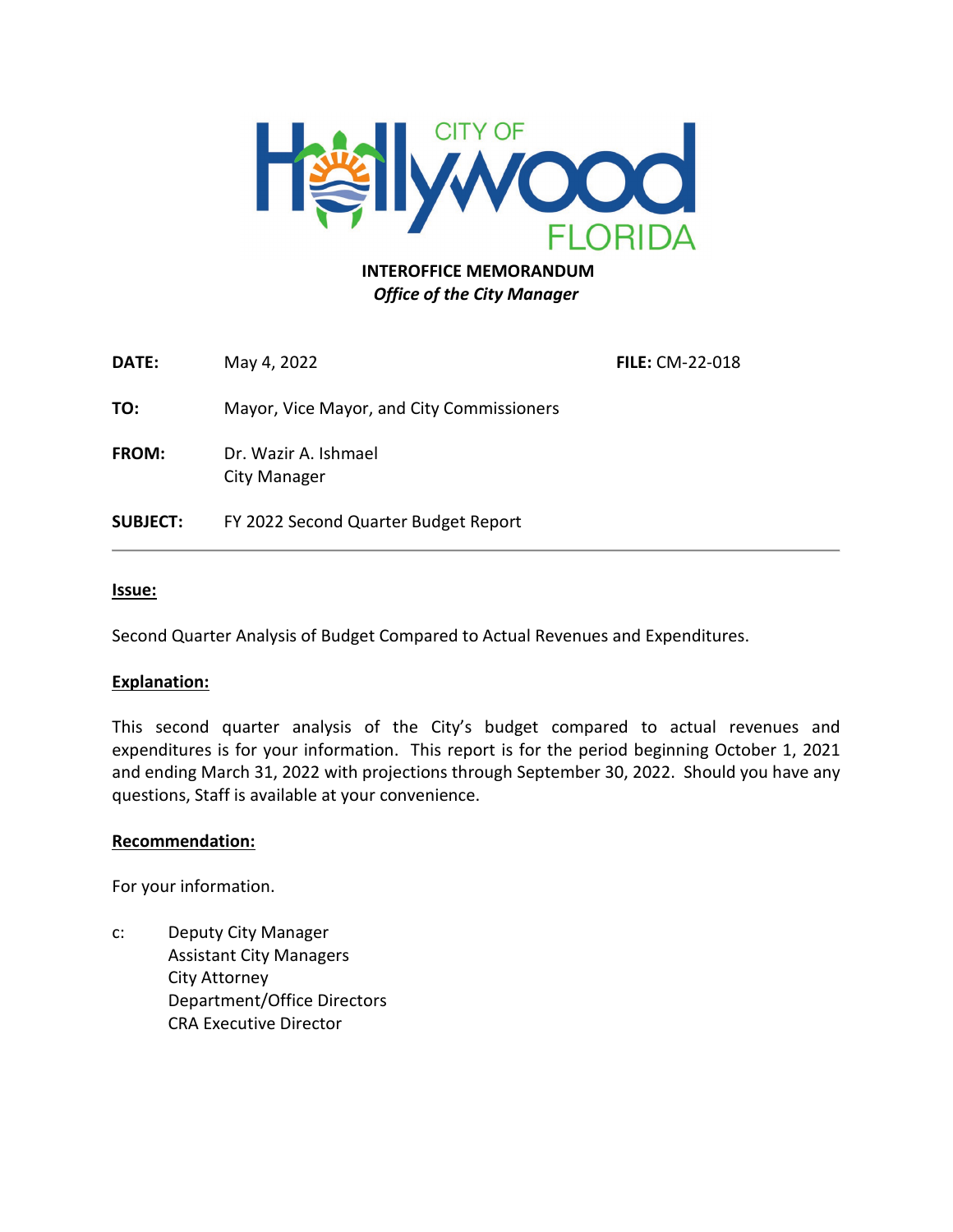

| DATE:        | May 5, 2022                                                          | <b>FILE: OBPM 22-012</b> |  |
|--------------|----------------------------------------------------------------------|--------------------------|--|
| TO:          | Wazir A. Ishmael, Ph.D.<br>City Manager                              |                          |  |
| VIA:         | Adam Reichbach<br>Assistant City Manager, Finance and Administration |                          |  |
| <b>FROM:</b> | Laurette Jean<br><b>Budget Director</b>                              |                          |  |
|              | <b>SUBJECT:</b> Fiscal Year 2022 – Second Quarter Budget Projections |                          |  |

The following report provides an overview of the City's operating revenues and expenditures through March 31, 2022, as compared to budgeted amounts. The purpose of this report is to increase transparency of the City's finances, adjust budget projections based on emerging trends, and proactively respond to unanticipated changes.

## **General Fund Revenue Update**

Approximately 57.6% of the General Fund revenues have been collected through the end of the second quarter. Based on posted transactions through March 31, 2022, General Fund revenues are projected to have a surplus of \$5.1 million by year-end. General Fund revenues projections are driven by the following revenue sources:

- Property Taxes: 96.6% of the budgeted property tax revenues have been collected. *Estimated Revenue Gain: Approximately \$689,000*
- Franchise Fees: Based on collections to date, franchise fee revenues are anticipated to come in higher than budget. This is primarily due to the increases in the fuel tax charged by FPL and solid waste franchise fees for private haulers. *Estimated Revenue Gain: Approximately \$1,465,000*
- Intergovernmental: Two of the major revenue sources in this category include sales tax and state shared revenues. Taking into account the State's optimistic projections with sales tax revenues and our analysis of collections to date, revenue gains are projected to be higher than budget.

*Estimated Revenue Gain: Approximately \$1,392,000*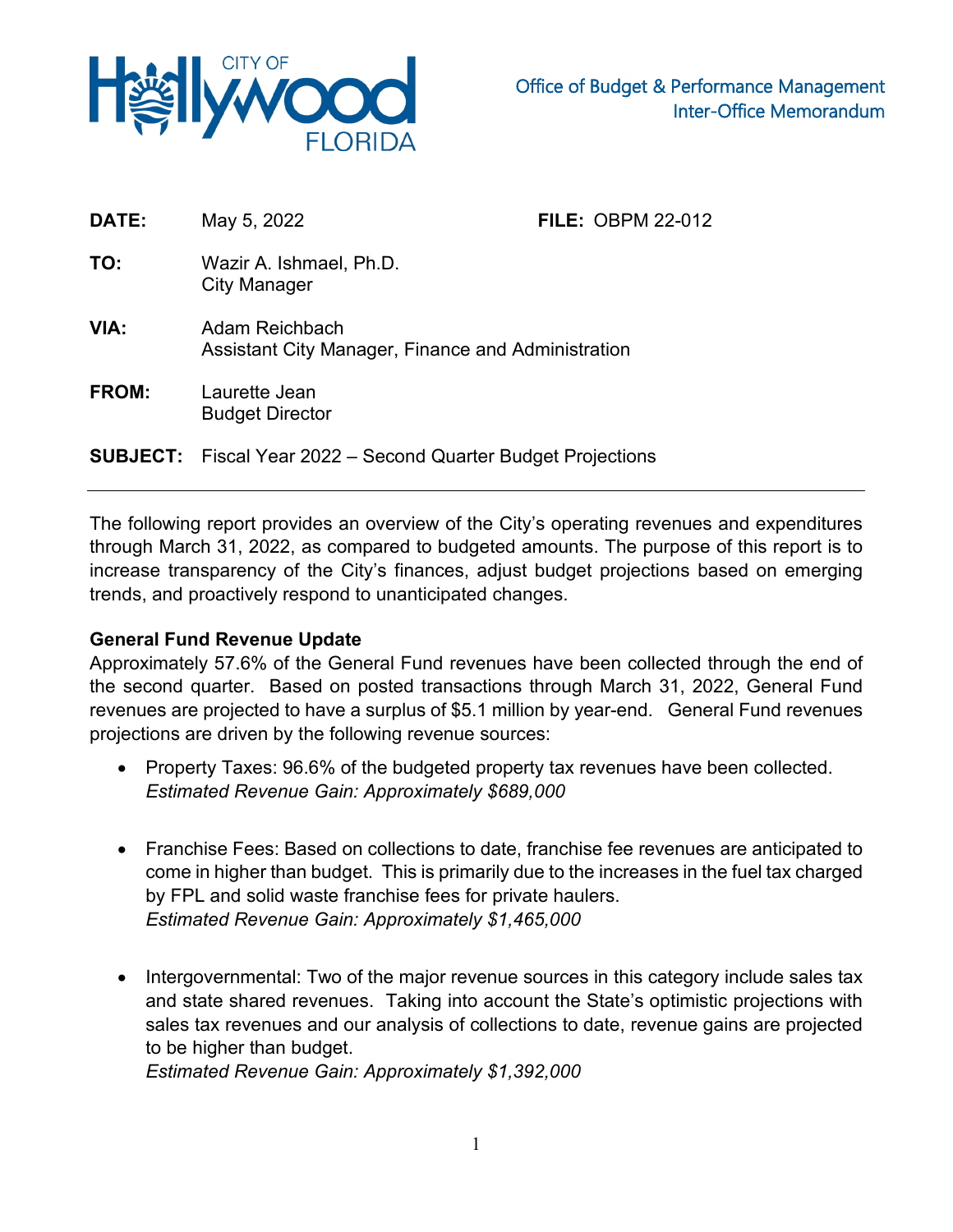- User Charges/Fees: This revenue category consists of user charges and fees collected from individuals in exchange for a particular service or benefit. Most of the large revenue sources in this category are expected to reflect a revenue gain while a few other revenue sources (i.e., Park revenues) are projected to come in under budget. Additional research is underway to understand the cause of the revenue fluctuations. *Estimated Revenue Gain: Approximately \$542,000*
- Reimbursements: The Finance Department has historically charged an internal fee to all City funds for cash management services. The Revenue Estimating Committee has determined that the method in which the charges are made should be reevaluated as part of the cost allocation study currently underway. For this reason, the budget projections assume that the fee will not be charged until an appropriate resolution has been identified.

*Estimated Revenue Loss: Approximately< \$805,000>*

• Miscellaneous: This revenue category contains sources that are not typically included in the adopted budget due to the infrequency of revenue source, difficulty in estimating from year to year, and/or the one-time nature of the revenue source. The expected surplus in this category is related to the sale of a City-owned property located on Van Buren Street.

*Estimated Revenue Gain: Approximately \$1,332,000*

The table summarizes the General Fund revenue budget compared to projections.

| <b>Revenues</b>          | <b>FY 2022</b><br><b>Amended</b><br><b>Budget</b> | <b>FY 2022</b><br>Projection | <b>Positive</b><br>(Negative)<br><b>Variance</b> |
|--------------------------|---------------------------------------------------|------------------------------|--------------------------------------------------|
| <b>Property Taxes</b>    | 134,729,401                                       | 135,418,563                  | 689,162                                          |
| Franchise Fees           | 12,385,000                                        | 13,850,000                   | 1,465,000                                        |
| Utilities Service Taxes  | 20,412,000                                        | 20,705,872                   | 293,872                                          |
| Licenses & Permits       | 2,275,000                                         | 2,549,240                    | 274,240                                          |
| Intergovernmental        | 15,774,000                                        | 17,166,533                   | 1,392,533                                        |
| <b>User Charges/Fees</b> | 44,076,946                                        | 44,619,647                   | 542,701                                          |
| Fines & Forfeitures      | 755,500                                           | 684,564                      | (70, 936)                                        |
| Reimbursements           | 22, 111, 329                                      | 21,306,329                   | (805,000)                                        |
| Transfers In             | 6,722,112                                         | 6,722,112                    |                                                  |
| Miscellaneous & Interest | 1,697,840                                         | 3,030,664                    | 1,332,824                                        |
| Fund Balance - Other     | 7,714,194                                         | 7,714,194                    |                                                  |
| 17% Reserve              | 40,980,974                                        | 40,980,974                   |                                                  |
| <b>Total Revenues</b>    | 309,634,296                                       | 314,748,691                  | 5,114,395                                        |

# **Table 1: General Fund Revenue Projections**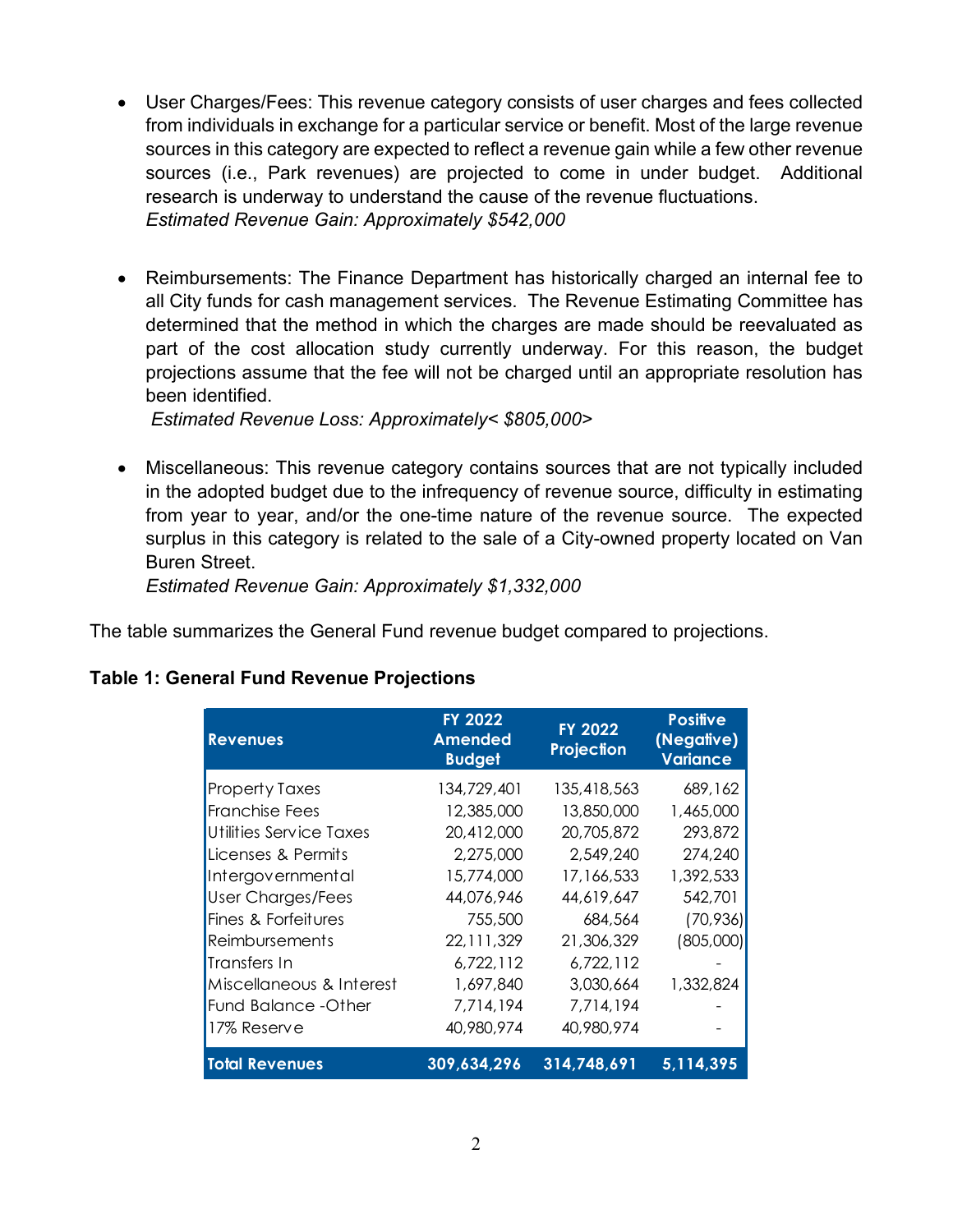## **General Fund Expenditure Update**

Unlike revenues, operating expenditures tend to be more consistent and controllable. As of March 31, 2022, approximately 44.8% of the General Fund appropriations budget has been expended. The information below highlights a few notable expenditure trends:

- Personnel expenditures are expected to come in under budget primarily due to vacancies. A few departments continue to experience higher than usual vacancies. The current vacancy rate in the Police Department is 7%, the Development Services Department vacancy rate is 16%, Public Works has a vacancy rate of 24%, and Public Utilities has a vacancy rate of 17%. The Office of Human Resources continue to work diligently with City departments and offices to fill vacancies as quickly as possible.
- The operating expenditures are projected to be nearly 99% spent. Many of the departments have seen cost increases with supplies and contractual services due to inflation, supply-chain bottlenecks, and other economic factors. Thus far, budget transfers have been sufficient to cover the impact of these economic factors.
- The City continues to maintain 17% fund balance reserves.

Based on the expenditures to date and anticipated expenditures through the end of the fiscal year, the estimated savings in the General Fund by year-end is \$2.5 million.

| <b>Expenditures</b>       | <b>FY 2022</b><br><b>Amended</b><br><b>Budget</b> | <b>FY 2022</b><br>Projection | <b>Positive</b><br>(Negative)<br><b>Variance</b> |
|---------------------------|---------------------------------------------------|------------------------------|--------------------------------------------------|
| <b>Personnel Services</b> | 192,759,365                                       | 190,618,748                  | 2,140,617                                        |
| Operating                 | 39,464,455                                        | 39,039,641                   | 424,814                                          |
| Capital Outlay            | 313,265                                           | 310,355                      | 2,910                                            |
| Debt Service              | 5,055,156                                         | 5,055,156                    |                                                  |
| Non-Operating             | 31,061,081                                        | 31,061,081                   |                                                  |
| Subtotal                  | 268,653,322                                       | 266,084,981                  | 2,568,341                                        |
| 17% Reserve               | 40,980,974                                        | 40,980,974                   |                                                  |
| <b>Total Expenditures</b> | 309,634,296                                       | 307,065,955                  | 2,568,341                                        |

# **Table 2: General Fund Expenditure Projection**

Overall, the General Fund is expected to end the fiscal year with a net surplus of approximately \$7.7 million. As a reminder, this projection report is based on two quarters of actuals and does not accurately represent the outcome of revenues and expenditures by year end. If all assumptions remain constant and the projected net surplus is realized, the \$7.7 million would be used to close the FY23 budget gap (as we have done in the past).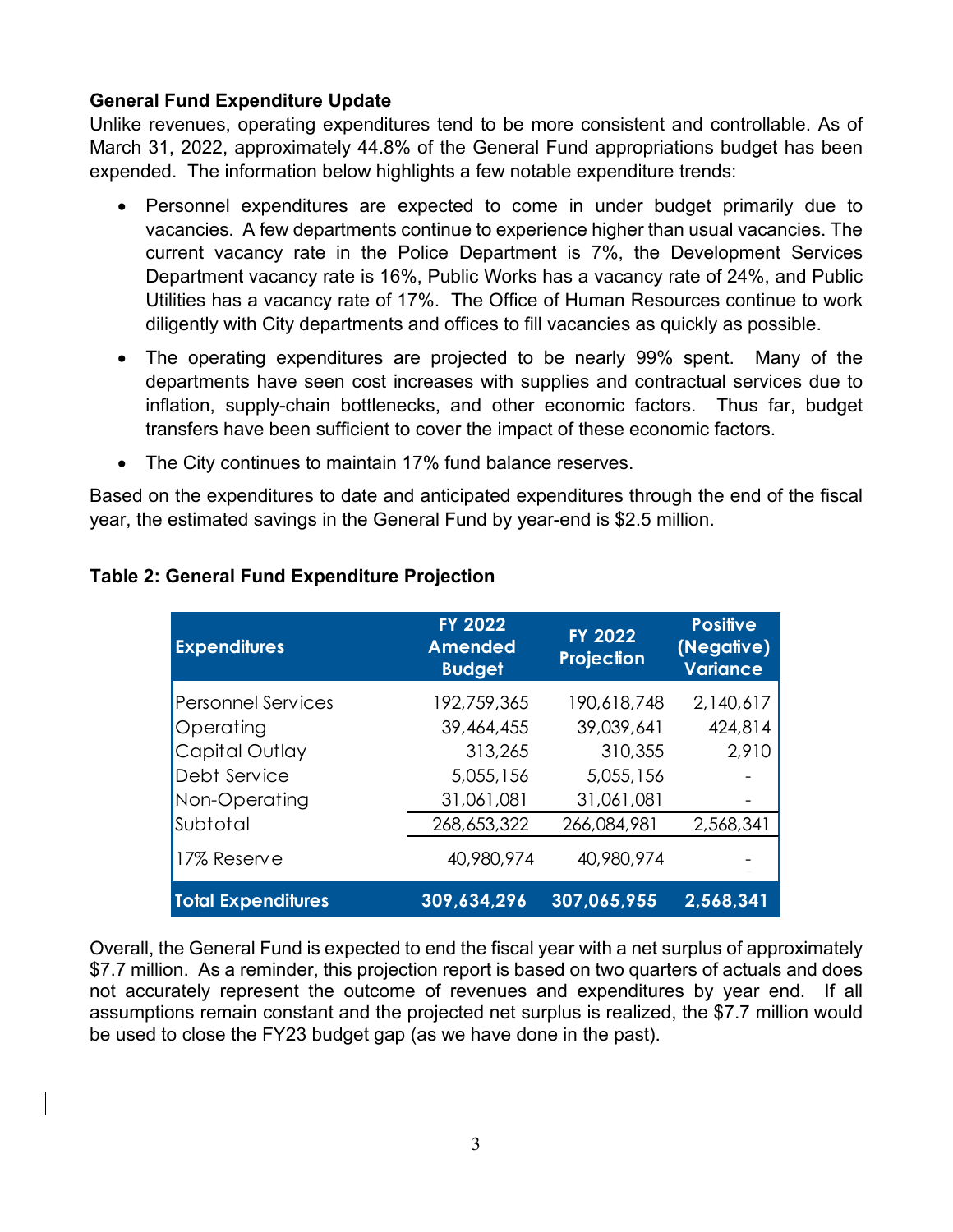## **Building Fund Update**

Building permit revenues are trending behind actual revenue collections during the same period in the prior year. The three revenue areas expected to be under budget are general permits, plumbing, and air conditioning permits. If this trend continues, the subsequent fiscal year revenue budget will be adjusted to reflect this trend. Building expenditures are expected to end with a surplus primarily related to expedited permit review fees used to offset related expenditures. Based on the current projections, the Building Fund is expected to end the year with a net overage of approximately \$55,000, however, this is subject to change if revenue collections improve over the summer months.

## **Internal Service Fund Update**

The Internal Service Funds consist of the Central Service Fund for services rendered to internal departments (such as IT) and the Insurance Fund (health and risk management). The Central Service Fund is expected to end the fiscal year with an estimated surplus of \$172,947 and the Insurance Fund is expected to end the fiscal year with an estimated surplus of \$4.1 million. Anticipated pharmacy rebates and Medicare Part D rebates contribute to the estimated surplus in the insurance fund.

## **Enterprise Funds**

*Water & Sewer Utility Fund*

The Water & Sewer Utility Fund continue to experience an increase in aging account receivables compared to the prior fiscal year. On the expenditure side, the Public Utilities Department has 39 vacancies which contribute to a projected operating savings of \$820,701. The vacant positions are actively in the recruitment process and are expected to be filled before the end of the year.

Assuming that the outstanding account receivables are collected in a timely manner and projected expenditures savings, it is anticipated that the fund will end the year with a net gain of \$4.9 million.

## *Stormwater Fund*

Stormwater revenues and expenditures are anticipated to come in at budget with a net gain of \$225,342. There are no significant variances or fiscal challenges expected through the end of the fiscal year.

## *Sanitation Fund*

The Sanitation Fund is expected to end the fiscal year with a net gain of approximately \$360,868. Similar to the Water & Sewer Utility Fund, it is challenging to accurately predict revenue collections with the increased aging of account receivables. A review of the aging